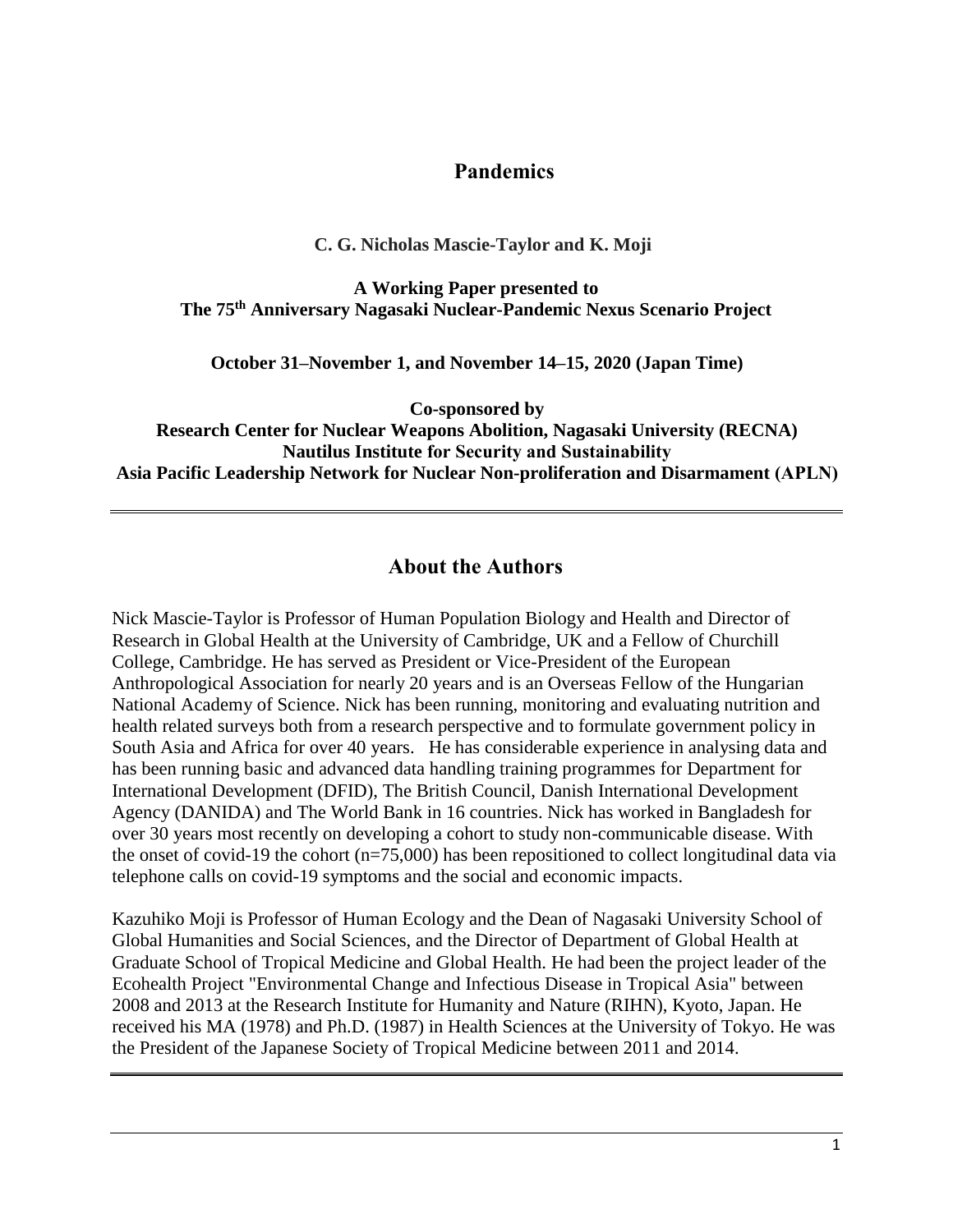## **Abstract**

A pandemic is defined as an epidemic occurring worldwide, or over a very wide area, crossing international boundaries and usually affecting a large number of people. Pandemics have occurred throughout human history and appear to be increasing because of rising emergence of viral diseases from animals (zoonoses). The risk of a pandemic arises from the combined effects of the Spark Risk (e.g. bushmeat hunting) and the Spread Risk (e.g. mode of transmission and population susceptibility). Pandemics have health, economic, gender, social and political impacts. Building pandemic preparedness is complex and requires considerable coordination. In the context of covid-19 modelling of transmission has been central to many government's response including introduction of lockdown and physical distancing. Developing vaccines for novel pathogens is not simple or straightforward and community mitigation measures are essential. There are a number of lessons which have been learnt from the covid-19 pandemic including acting quickly, extensive testing, digital surveillance, public trust in government and leaders and cooperation between nations.

#### **Keywords**

*Pandemic, zoonoses, pandemic consequences, community mitigation, vaccine development, lessons learnt from covid-19*

## **Definitions — Epidemic, Endemic and Pandemic**

When there is a rapid spread of a disease to many people in a population within a short period of time epidemiologists define this as an epidemic. Epidemics are mainly, but not entirely, due to infectious diseases. Infectious diseases are caused by pathogenic microorganisms, such as bacteria, viruses, parasites or fungi and the diseases can be spread, directly or indirectly, from one person to another. Zoonotic diseases are infectious diseases of animals that can cause disease when transmitted to humans.

Epidemics of infectious disease are generally caused by a number of factors including a change in the ecology of the host population (e.g., an increase in the density of a vector species) or a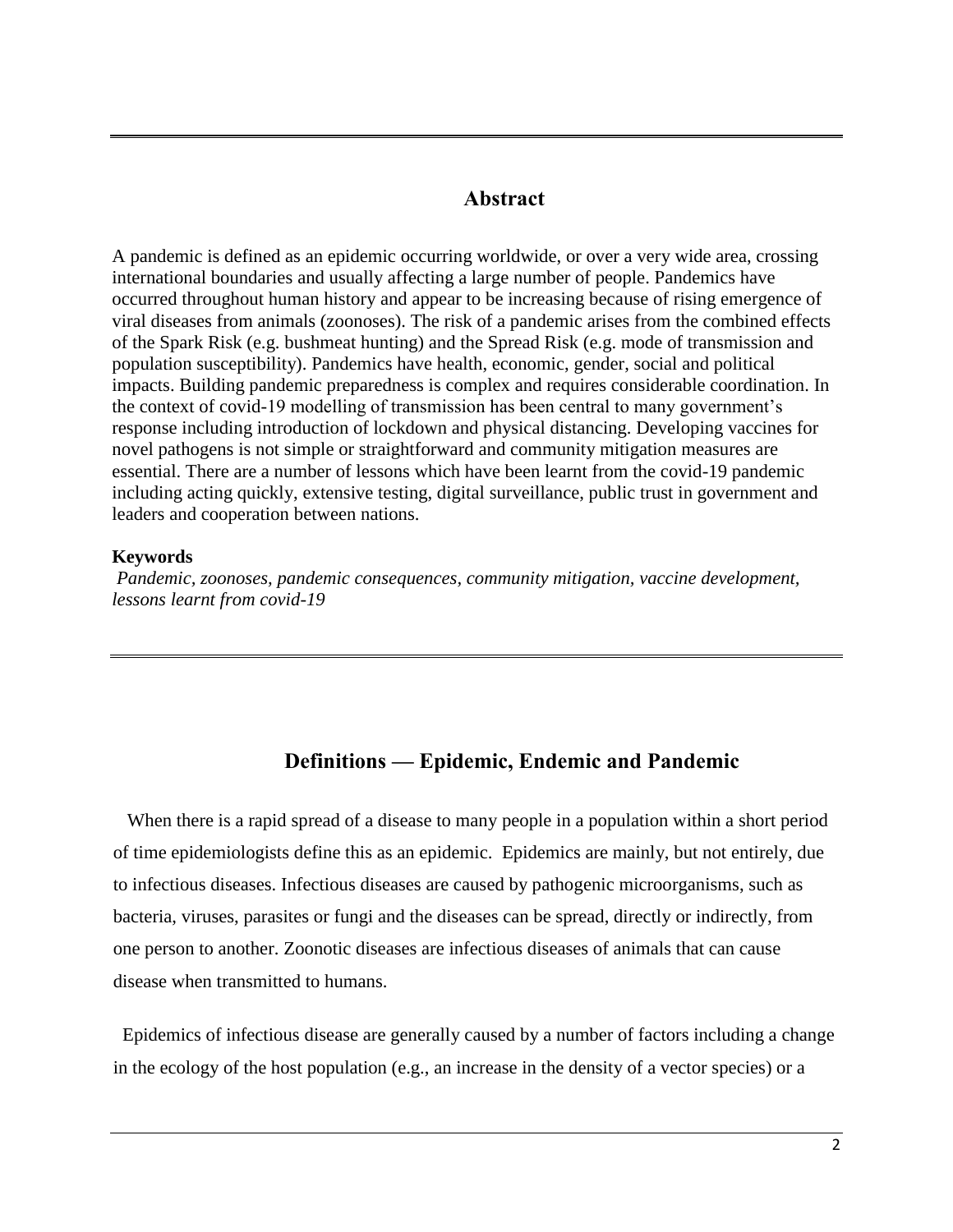genetic change in the pathogen making it more virulent, or the introduction of a new pathogen to a host population (by movement of the pathogen or the host). Generally, an epidemic occurs when host immunity to either an established pathogen or newly emerging novel pathogen is suddenly reduced or minimal. An epidemic may be restricted to one location; however, if it spreads to other countries or continents and affects a substantial number of people, it may be termed a pandemic. There is no universally agreed definition of when a disease outbreak should be called a pandemic, but three criteria generally need to be met (a) it needs to cause disease or death (b) there must be sustained transmission between people and (c) it must be spreading in multiple countries.

Pandemic and endemic should not be confused. In epidemiology an infection is said to be endemic in a population when that infection is constantly maintained at a baseline level within a geographic area. i.e. it is considered native to a defined population or geographical location.

## **History of Pandemics**

Pandemics have occurred throughout history and appear to be rising in frequency, especially because of increasing emergence of viral disease from animals (zoonoses). The most quoted pandemic is Black Death which started in 1347 and was caused by the bacterium Yersinia pestis and resulted in between 75 and 200 million deaths in Eurasia and North Africa including about 30-50% of the European population. The Black Death most likely originated in central or eastern Asia from where it travelled along the Silk Road reaching Crimea by 1347. From there, it was most likely carried by fleas living on black rats that travelled on merchant ships, spreading throughout the Mediterranean Basin and reaching Africa, Western Asia, and the rest of Europe. Once it came onshore, the Black Death was in large part spread by human fleas leading to pneumonic plague.

In the twentieth century the Spanish flu also known as the 1918 influenza pandemic was the most severe pandemic in recent history. It was caused by a subtype of influenza A virus called H1N1 with genes of avian origin. The virus is called H1N1 because it contains the glycoproteins Haemagglutinin and Neuraminidase and the viruses are described as H1N1, H1N2 etc.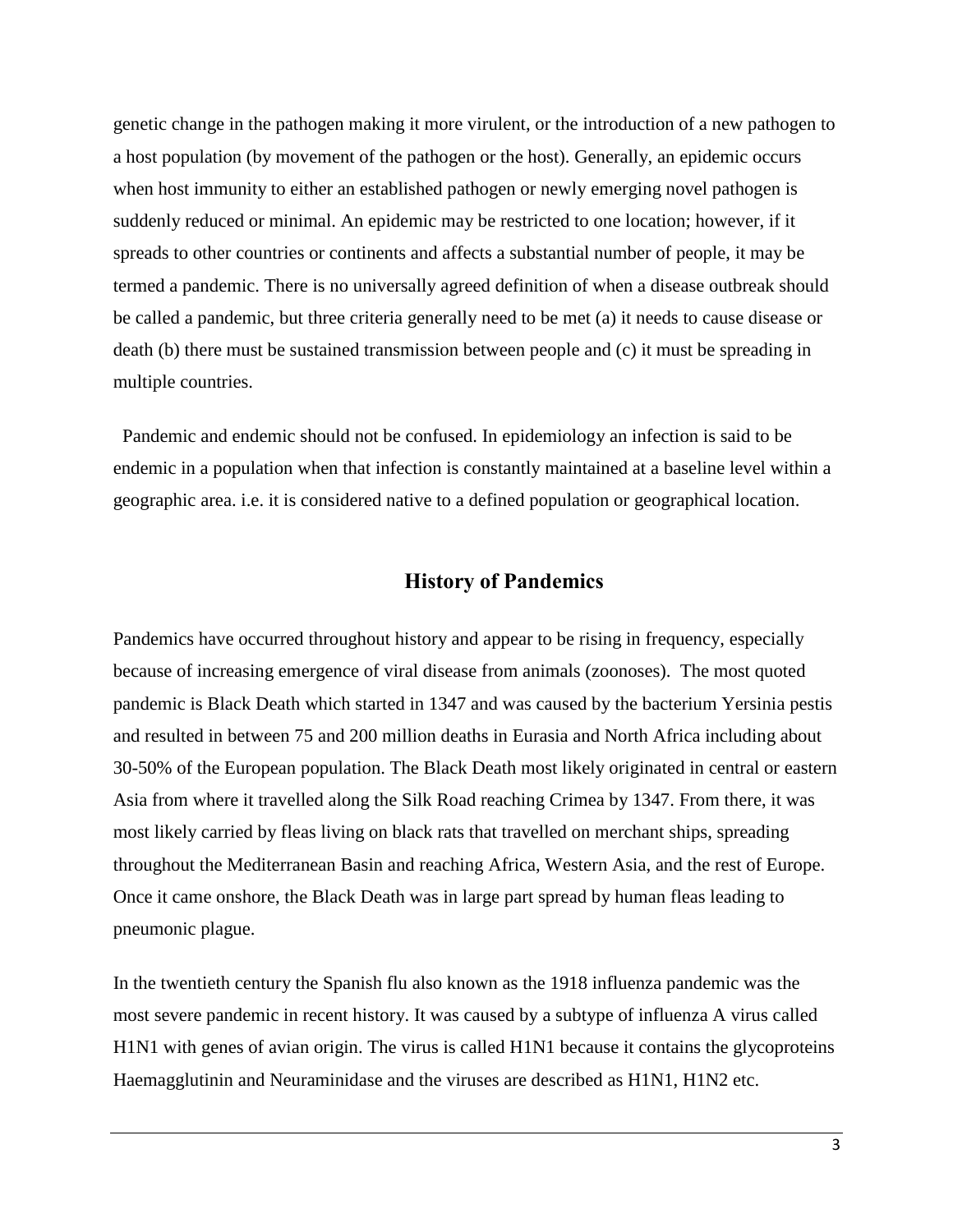depending on the type of H or N antigens they express. Although there is not universal consensus regarding where the virus originated, it spread worldwide during 1918-1919. In the United States, it was first identified in military personnel in April 1918. It is estimated that about 500 million people or one-third of the world's population became infected with this virus. The number of deaths was estimated to be at least 50 million worldwide. Most influenza outbreaks disproportionately kill the very young and the very old, with higher survival rates for those in between, but the 1918 pandemic had an unusually high mortality rate for young adults. Mass troop movements and living in close quarters during World War I caused the virus to spread and mutate faster, and the susceptibility of soldiers to the flu may have been increased by stress, malnutrition and chemical attacks. Improved transportation systems made it easier for soldiers, sailors and civilian travellers to spread the disease.

In February 1957, a new influenza A (H2N2) virus that originated in China, triggered a pandemic (Asian Flu) and killed at least a million people worldwide. The strain of virus that caused the pandemic was a recombination of avian influenza (probably from geese) and human influenza viruses. As it was a novel strain of the virus, the population had minimal immunity.

Making a vaccine for a new flu strain is very different from making a vaccine for something completely new like COVID-19, the novel coronavirus that emerged in 2019. Viable flu vaccines were first developed in the 1940s, so creating a vaccine for the 1957 flu strain was not a case of 'starting from scratch'. When the new flu strain reached the United States in September 1957 the country was ready with a vaccine.

Influenza viruses are constantly changing. They can change in two different ways. (a) antigenic drift and (b) antigenic shift. Antigenic drift refers to small changes (or mutations) in the genes of influenza viruses that can lead to changes in the surface proteins of the virus: H (hemagglutinin) and N (neuraminidase). The H and N surface proteins of influenza viruses are "antigens," which means they are recognised by the immune system and can trigger an immune response, including production of antibodies that can block the infection. Influenza viruses that are closely related to each other usually have similar antigenic properties. So, antibodies in the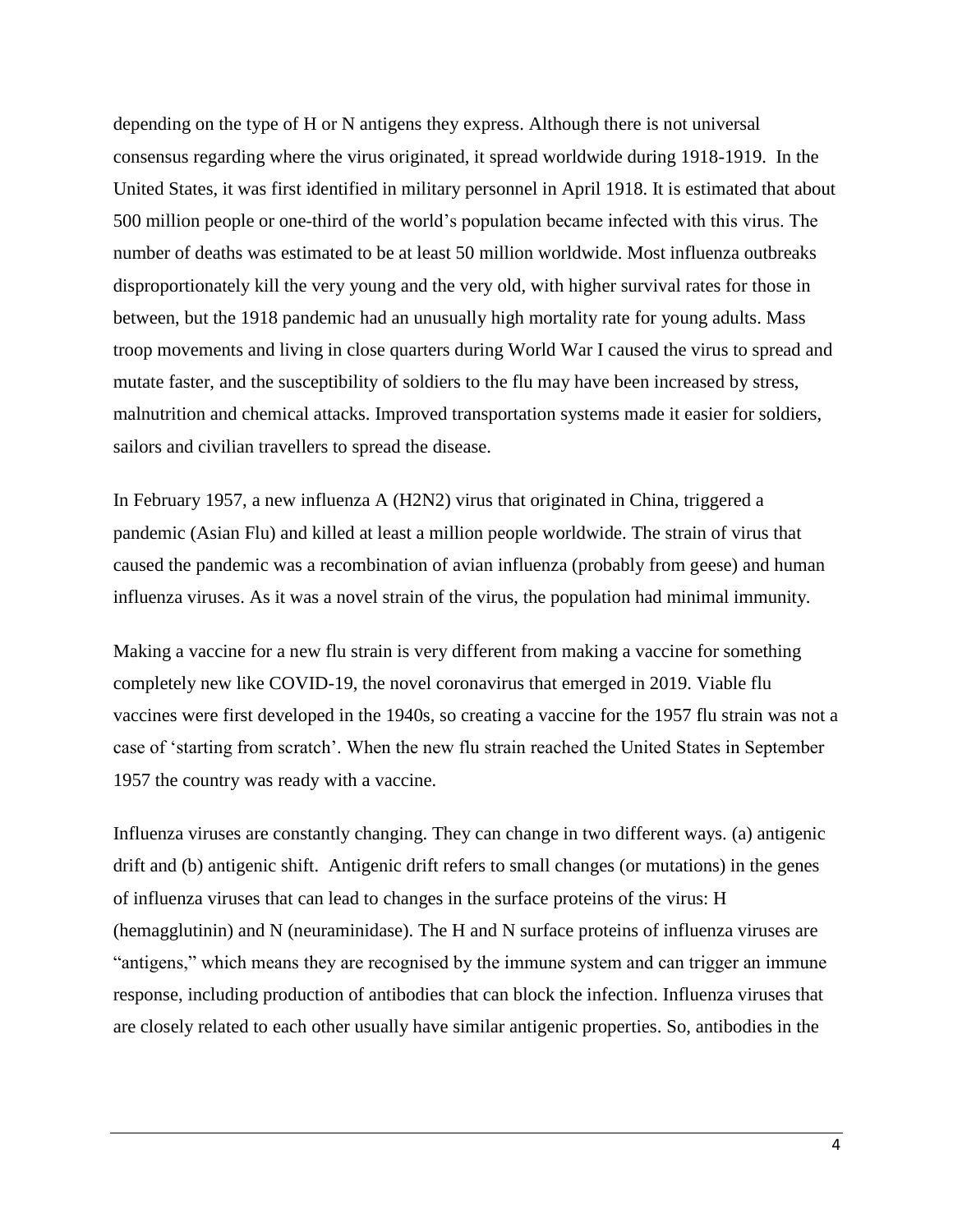immune system created against one influenza virus will very likely recognise and respond to antigenically similar influenza viruses (this is called "cross-protection").

Antigenic shift is an abrupt, major change in an influenza A virus, resulting in new H and/or new H and N proteins in influenza viruses that infect humans. Antigenic shift can lead to a new influenza A subtype in humans. One way an antigenic shift can happen is when an influenza virus from an animal population gains the ability to infect humans. Such animal-origin viruses can contain an H or H/N combination that is very different from the same subtype in humans such that most people do not have immunity to the new (e.g., novel) virus. The H2N2 influenza virus continued to transmit until 1968, when it transformed via antigenic shift into influenza A virus subtype H3N2, the cause of the 1968 influenza pandemic where 1 million people died worldwide. Another such antigenic shift occurred in the spring of 2009, when an H1N1 virus with genes from North American Swine, Eurasian Swine, humans and birds emerged to infect people and quickly spread, causing a pandemic (Swine Flu). When antigenic shift happens, most people have little or no immunity against the new virus.

The Human Immunodeficiency Viruses (HIV) are two species of Lentivirus (a subgroup of retrovirus) that infect humans. Over time, they cause Acquired Immunodeficiency Syndrome (AIDS) a condition in which there is progressive failure of the immune system allowing lifethreatening opportunistic infections and cancers to develop. Both HIV viruses are believed to have originated in non-human primates in West-central Africa and transferred to humans (zoonosis) in the early 20th century. In most cases, HIV is a sexually transmitted infection and occurs by contact with or transfer of blood, pre-ejaculate, semen and vaginal fluids. Non-sexual transmission can occur from an infected mother to her infant during pregnancy, during childbirth by exposure to her blood or vaginal fluid, and through breast milk. Within these bodily fluids, HIV is present as both free virus particles and virus within infected immune cells.

AIDS was first clinically observed in 1981 in the United States. The initial cases were injection drug users and gay men with no known cause of impaired immunity. The earliest retrospectively described case of AIDS is believed to have been in Norway in 1966. Worldwide it is estimated that over 70 million people have been infected and about 39 million deaths. The control of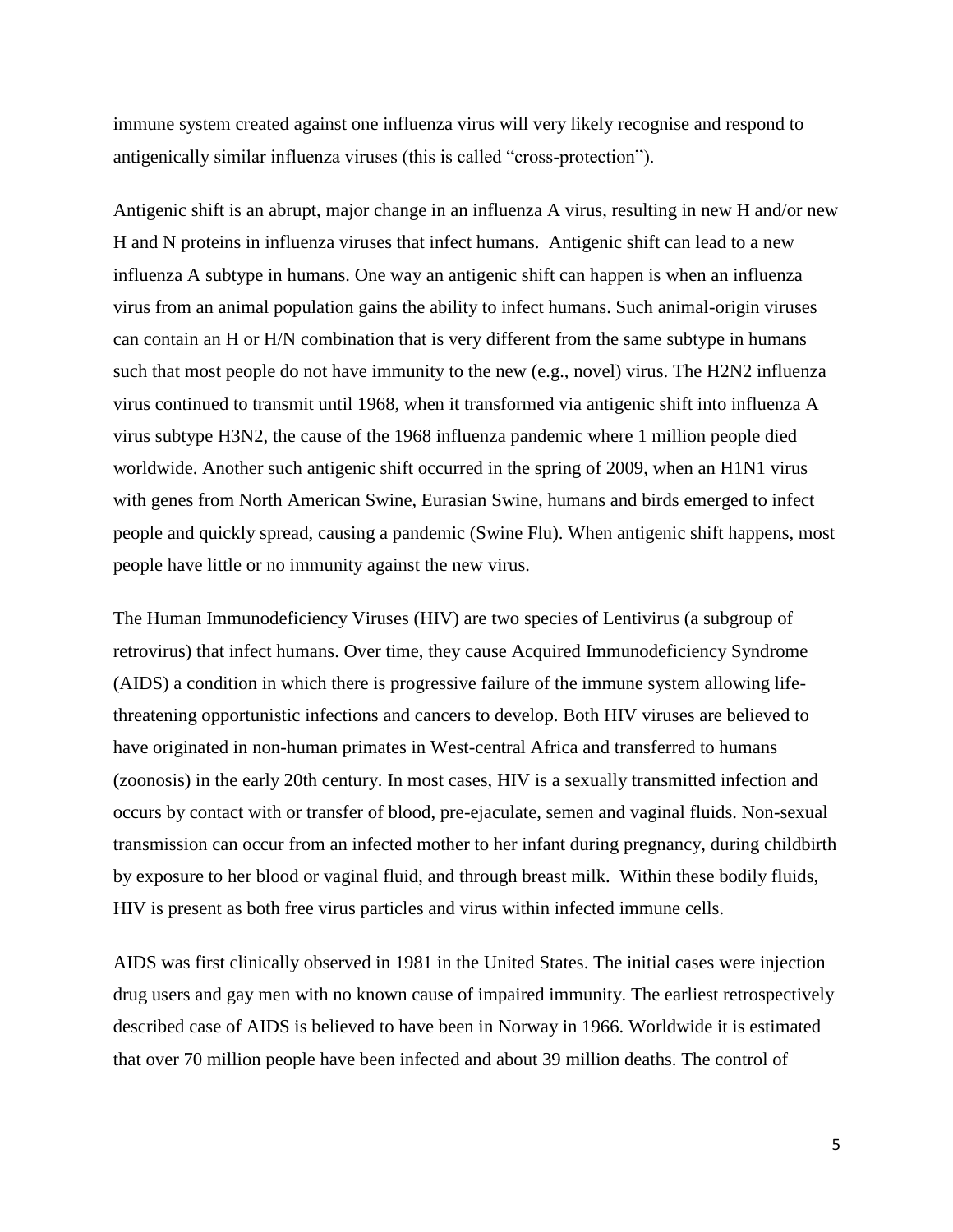HIV/AIDS normally includes the use of multiple antiretroviral drugs. In many parts of the world, HIV has become a chronic condition in which progression to AIDS is increasingly rare

The Zika virus was first isolated in 1947, in a rhesus monkey from a forest near Entebbe, Uganda. In early 2015, a widespread epidemic of Zika fever, caused by the Zika virus started in Brazil and spread to other parts of South and North America as well as to several islands in the Pacific and Southeast Asia. The virus is spread mainly by the Aedes aegypti mosquito, which is commonly found throughout the tropical and subtropical Americas. It can also be spread by the Aedes albopictus (Asian tiger) mosquito, which is distributed as far north as the Great Lakes region in North America. People infected with Zika can transmit the virus to their sexual partners. Prior to this outbreak, Zika was considered a mild infection, as most Zika virus infections are asymptomatic, making it difficult to determine precise estimates of the number of cases.

Since 2000 other epidemics/pandemics have included SARS (Severe Acute Respiratory Syndrome). SARS is caused by a coronavirus and is thought to be an animal virus from an asyet-uncertain animal reservoir, perhaps bats, that spread to other animals (civet cats) and first infected humans in southern China in 2002. The SARS epidemic affected 26 countries and resulted in more than 8000 cases in 2003. Since then, a small number of cases have occurred as a result of laboratory accidents or, possibly, through animal-to-human transmission.

Coronaviruses are a large family of viruses that are known to cause illness ranging from the common cold to more severe diseases such as Severe Acute Respiratory Syndrome (SARS). COVID-19 is an infectious disease caused by a newly discovered coronavirus. Most people infected with the COVID-19 virus experience mild to moderate respiratory illness and recover without requiring special treatment. Older people, and those with underlying medical problems like cardiovascular disease, diabetes, chronic respiratory disease, and cancer are more likely to develop serious illness or death. The COVID-19 virus spreads primarily through droplets of saliva or discharge from the nose when an infected person coughs or sneezes. Currently there are no specific vaccines or treatments for COVID-19. However, there are many ongoing clinical trials evaluating potential treatments. As of October 7th, 2020, there have been nearly 36 million confirmed cases worldwide and over 1,000,000 deaths. The worst affected countries are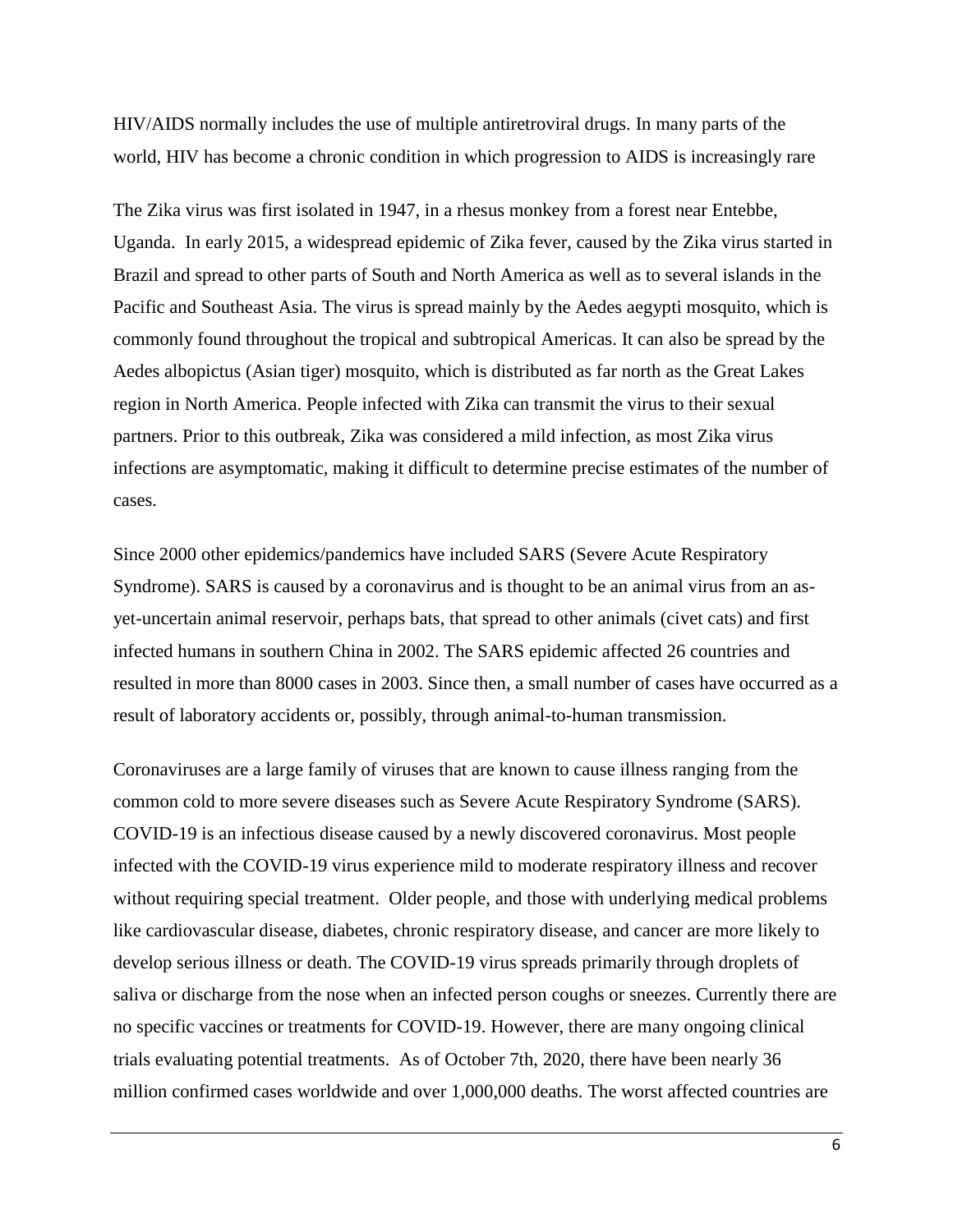the United States (over 7.5 million cases), India (nearly 6.8 million cases) and Brazil (nearly 5 million cases).

## **Origins of Pandemics**

Most new pandemics originate from zoonotic transmissions of a pathogen from animals to humans. Zoonoses can enter human populations from both domesticated animals (e.g. poultry) and wildlife. In the past significant zoonoses were introduced as a result of increased humananimal interaction following domestication but also from livestock production systems. Some pathogens, including Ebola, have entered humans through hunting and consumption of wild species such as bushmeat, the wild animal trade and other contacts with wildlife. Most zoonotic pathogens are not well-adapted to humans, however those that are sufficiently adapted to humans to enable transmission between humans, directly or indirectly, frees constraints of habitat range of an animal reservoir and enables geographic spread.

### **Pandemic risk factors**

The risk of a pandemic arises from the combined effects of (a) the Spark Risk and (b) the Spread Risk. A zoonotic spark risk could arise from the introduction of a pathogen from either domesticated animals or wildlife sources. Zoonoses from domesticated animals are more likely where dense livestock production (intensive and extensive farming and live animal markets) occurs including areas of China, India, Japan, the United States and Western Europe. Wildlife zoonosis risk is geographically distributed more widely in China, India, West and Central Africa and the Amazon Basin. Risk drivers include bushmeat hunting, use of animal-based traditional medicines and the extension of roads into wildlife habitats.

The risk that a pathogen will spread within a population is governed by pathogen-specific factors (mode of transmission and genetic adaptation) and human population-level factors (including patterns of human behaviour, often informed by social norms or culture, density of population,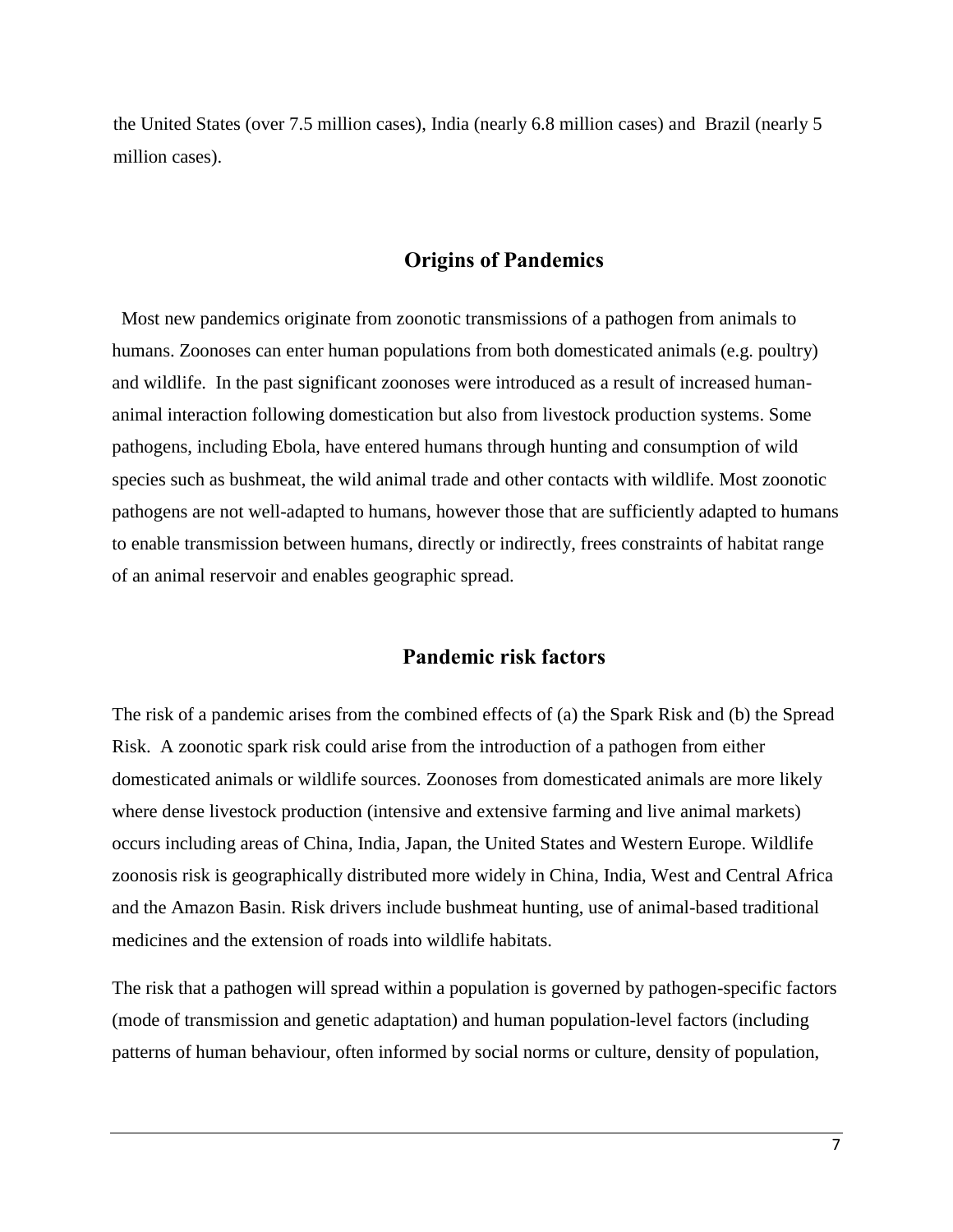susceptibility to infection, patterns of movement due to travel, trade and migration and speed and effectiveness of public health surveillance and response measures).

### **Modelling of Pandemics – the example of COVID-19**

On January 30, 2020, WHO declared a Public Health Emergency of International Concern, a month after COVID-19 was identified in Wuhan, China. At this point, several mathematical and computational models had already raised the alarm about the potential of COVID-19 to cause a global pandemic and the dire consequences for public health should drastic action not be taken.

During the emergence of a novel pandemic, predictive modelling is important in public health planning and response. However deriving insights with predictive modelling requires diverse datasets, which are often imperfect, particularly in the crucial period of epidemic emergence when surveillance is imprecise, and little is known about the epidemiology or the clinical features of the disease.

In the case of Wuhan, the analyses suggested that substantially more cases were present in Wuhan than were reported in the official statistics. The predictive models showed that the cordon sanitaire around Wuhan reduced the growth rate of exported cases, but it came too late to prevent national and international spread. Control of the epidemic in countries outside China failed because of the difficulty in detecting and isolating infected travellers.

A predictive model provided the first evidence for the hypothesis, now widely accepted, that pre-symptomatic and asymptomatic infected individuals fuelled local epidemics. Consequently, the majority of imported cases went undetected, generating extensive chains of local transmission.

There has been extensive modelling of the transmission of covid-19. The outcomes from the models can be quite heterogeneous depending on whether a random event or clustering is assumed. Another issue is whether the models are used to plan for health system capacity (i.e.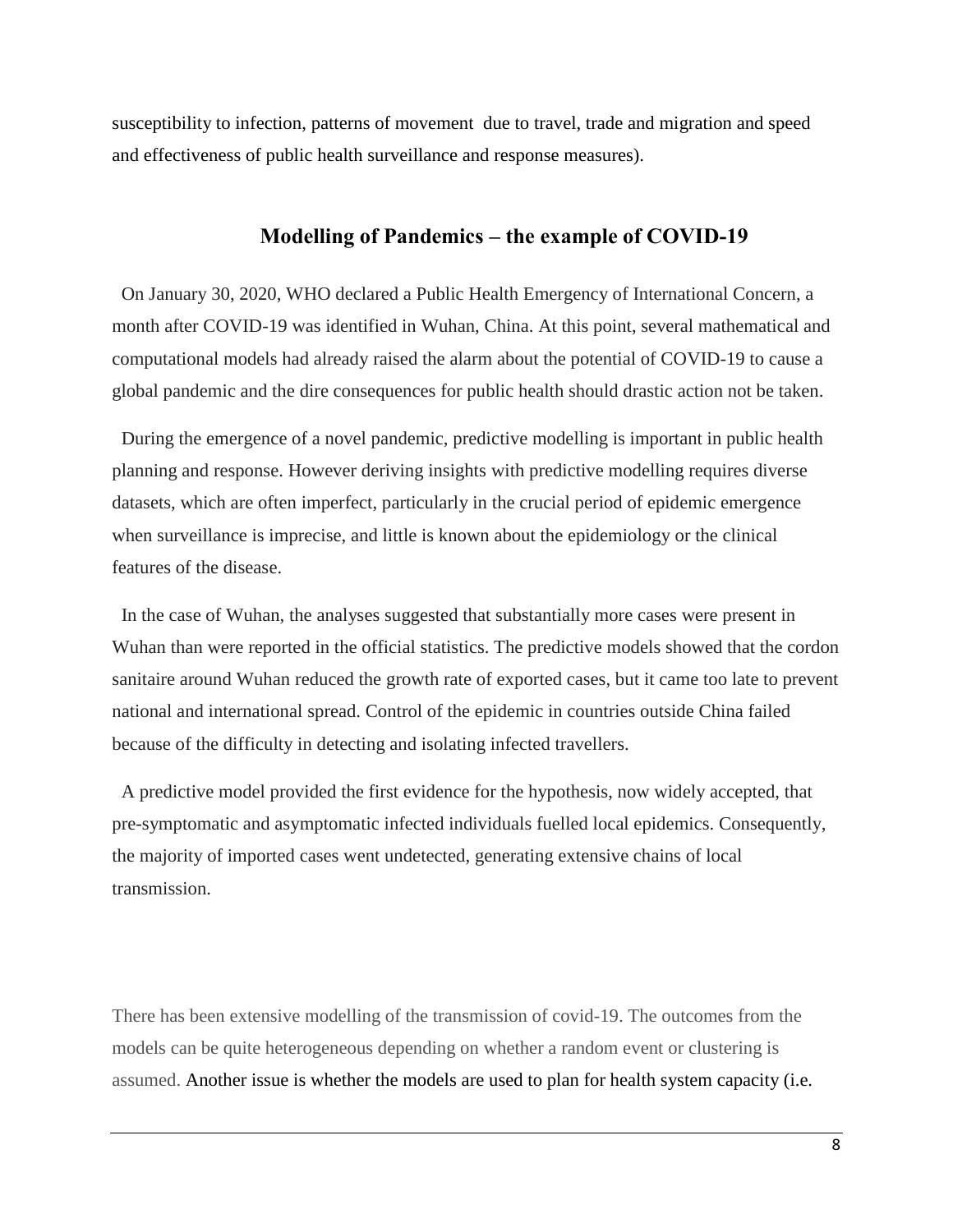ICUs) or for public health interventions. In very general terms, models which did not consider clusters including 'superspreaders' did not point to early targeted public health interventions. Models which assumed random distribution and focused on hospital capacity lead to broad lockdowns. As the pandemic progressed and lockdowns were implemented in many countries, analyses based on mobile phone records provided essential support to public health assessments across the different stages of lockdown implementation and release.

### **Consequences of Pandemics**

### **Health Impacts**

The direct health impacts of pandemics can be catastrophic as has been seen with the deaths due to HIV/AIDS exceeding 39 million while Black Death was thought to have wiped out 30-50% of the European population. Influenza pandemics have tended to affect younger and more economically active segments of the population as younger people have lower immunity than older people. For COVID-19 this does not seem to be the case and the mortality rate from COVID-19 is much higher in vulnerable groups particularly those with co-morbidities. More older people have co-morbidities, so people associated higher death rate with age, and this type of messaging led to young people thinking they were not vulnerable

The indirect health impacts of pandemics can increase morbidity and mortality further through diversion or depletion of resources to provide routine health care. During the 2009 influenza pandemic a greater surge in hospital admissions for influenza and pneumonia was associated with statistically significant increases in death attributable to acute myocardial infarction and stroke. The availability of health care workers usually decreases during a pandemic because (a) they are ill themselves (b) need to care for ill family members (c) need to care for children because of school closures (d) of fear-driven absenteeism or increased risk of death. In the case of COVID-19 health workers have reported serious shortages of Personal Protective Equipment (PPE) in nearly all the 63 countries and territories surveyed. In the UK, a survey of more than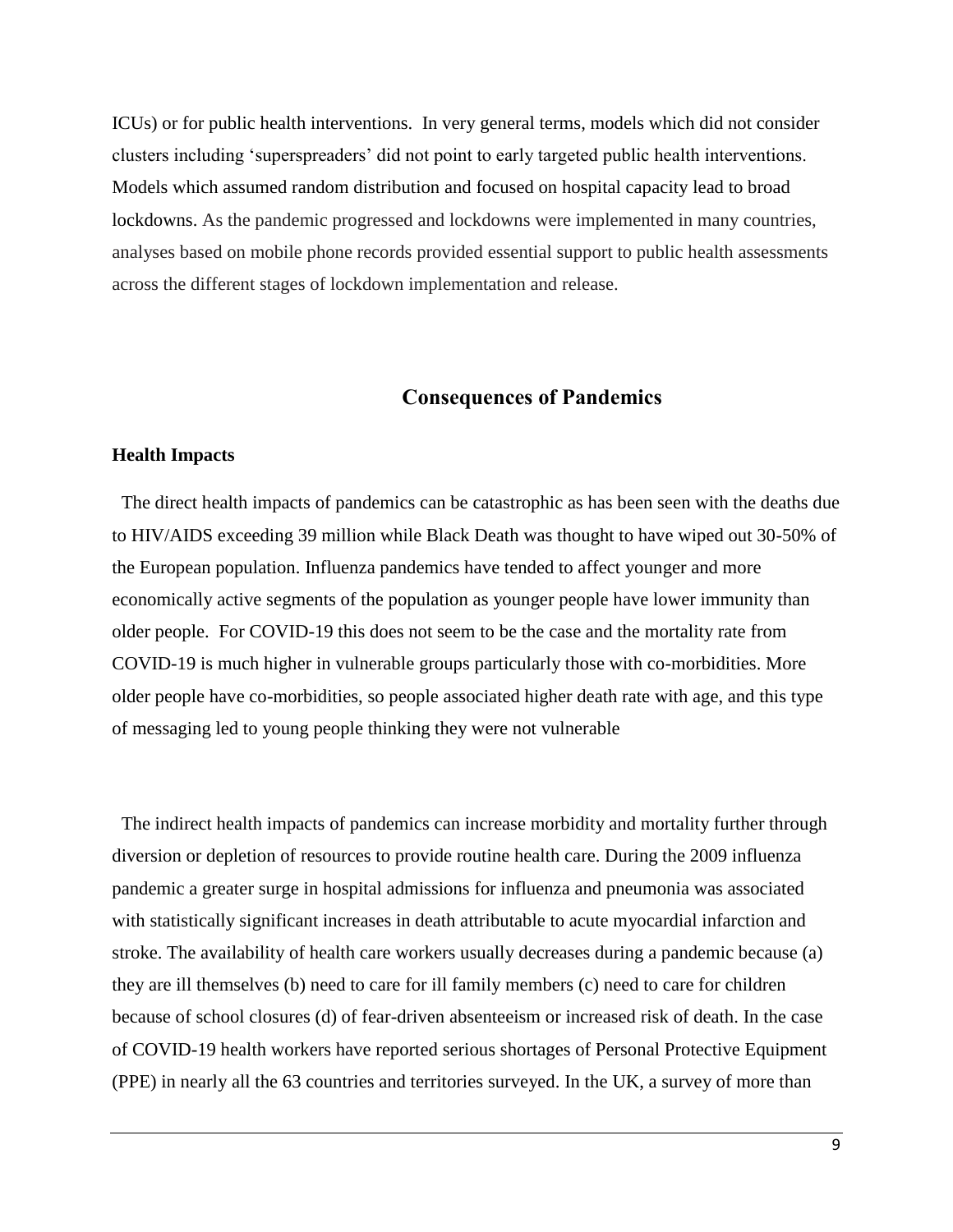16,000 doctors by the British Medical Association found that 48% of the respondents reported buying PPE for their own use or using donated PPE due to a lack of supplies at their workplaces. The survey also found that 65% of doctors said they felt either "partly or not at all protected".

### **Economic Impacts**

Pandemics can cause acute, short-term fiscal shocks as well as longer-term damage to economic growth. Early-phase public health measures to contain or limit outbreaks entail significant human resources and staffing costs and as an outbreak grows, new facilities may need to be constructed (e.g. hospitals) to manage additional infectious cases along with additional demand for consumables (medical supplies, personal protective equipment and drugs).

A further economic impact is that tax revenues are likely to be diminished especially in Lowand Middle- Income countries. World Bank economic simulations indicate that a severe pandemic could reduce World Gross Domestic Product (GDP) by about 5%. The reduction in demand due to aversive behaviour (such as the avoidance of travel, restaurants and entertainment facilities) further damages the economy.

In the context of COVID-19, the pandemic has caused the largest recession in history, with up to a half of the global population at one time being placed on lockdown. Supply shortages have occurred in a number of sectors due to panic buying, increased use of goods to fight the pandemic, and disruption to factories. There have been widespread reports of shortages of pharmaceuticals and the technology industry, in particular, has been warning about delays to shipments of electronic goods. Possible instability generated by an outbreak and associated behavioural changes could result in price spikes, and disruption to markets. Such price rises would be felt most by vulnerable populations who depend on markets for their food as well as those already depending on humanitarian assistance to maintain their livelihoods and food access.

### **Gender, social and political impacts**

When crises strike, women and girls are harder hit by economic impacts than men. Around the world, women generally earn less and save less, are the majority of single-parent households and disproportionately hold more insecure jobs in the informal economy or service sector with less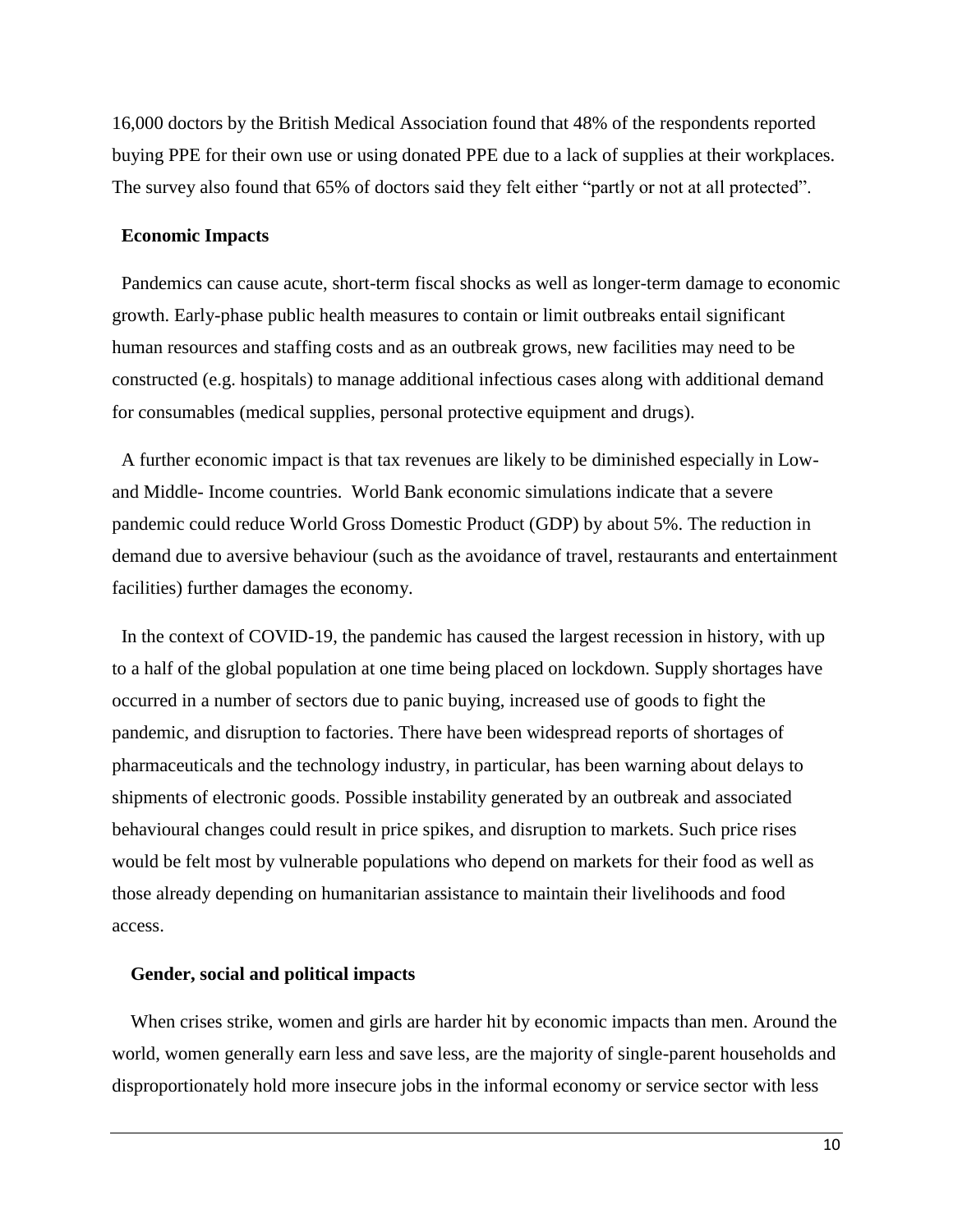access to social protections. This leaves them less able to absorb the economic shocks than men. For many families, school closures and social distancing measures have increased the unpaid care and domestic load of women at home, making them less able to take on, or balance, paid work. The situation is worse in developing economies, where a larger share of people are employed in the informal economy in which there are far fewer social protections for health insurance, paid sick leave and more. Although globally informal employment is a greater source of employment for men (63%) than for women (58%), in low and lower-middle income countries a higher proportion of women are in informal employment than men. In Sub-Saharan Africa, for example, around 92% of employed women are in informal employment compared to 86% of men.

In the context of COVID-19 it is likely that the pandemic could result in a prolonged fall in women's incomes and labour force participation. The ILO estimates global unemployment will rise to between 5.3 million ("low" scenario) and 24.7 million ("high" scenario) from a base level of 188 million in 2019 as a result of COVID-19's impact on global GDP growth. In the U.S.A. men's unemployment went up from 3.55 million in February to 11 million in April in 2020 while women's unemployment – which was lower than men before the crisis – went up from 2.7 million to 11.5 million over the same period. The picture is even bleaker for young women and men aged 16–19 in the U.S.A., whose unemployment rate jumped from 11.5 per cent in February to 32.2 per cent in April 2020.

Evidence suggests that pandemics can have significant social and political consequences leading to clashes between states and citizens, driving population displacement and heightening social tensions and discrimination. HIV rates went up in Cambodia and E Timor after UN Peacekeepers went in and the 1990s and early 2000s saw extremely high HIV/AIDS prevalence rates among African militaries, leading to increased absenteeism and decreased military capacity and readiness.

Large scale outbreaks of infectious disease have direct and consequential impacts. For example, widespread public panic during disease outbreaks can lead to rapid population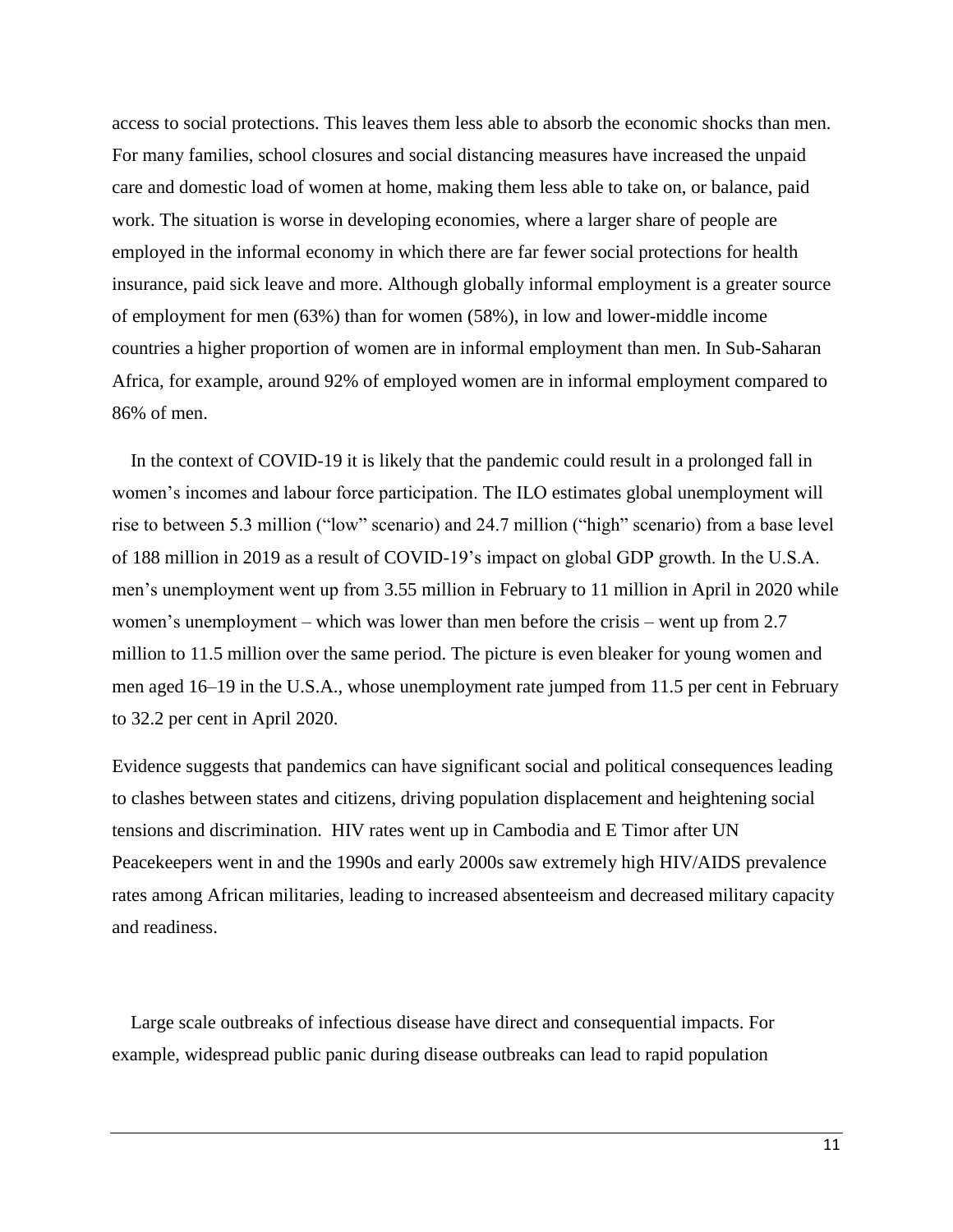migration and migrants face increased health risks arising from poor sanitation, poor nutrition and other stressors. Migration also increases the risk of further spreading an outbreak.

Outbreaks of infectious diseases can cause already vulnerable social groups, such as ethnic minorities, to be stigmatised and blamed for the disease and its consequences. Discrimination against Asians during COVID -19 has been well documented in the USA, Canada, Australia and UK. Migrants in Singapore bore the biggest brunt of COVID-19, and more recently in HK. But in these instances, insecure employment is the main problem, and not ethnicity *per se.*

There have also been political casualties as a result of COVID-19. In the USA President Trump has put the economy as his priority and many states had lifted lockdown by the end of May 2020. Lifting lockdown occurred despite infections increasing and the country ranks as the worst affected in the world. The human toll of the pandemic in the USA, combined with disastrous press briefings and other factors (termination of USA relationship with WHO and response to Black Lives Matter) has led a slump in Trump's popularity. In Brazil President Jair Bolsonaro has seen a nosedive in his popularity because of his failure to acknowledge the seriousness of the pandemic. In both Japan and the UK, the Prime Ministers, Shinzō Abe and Boris Johnson, respectively have seen their popularity decline because of their handling of COVID-19.

## **Pandemic preparedness and response**

Preparing for a pandemic is very challenging especially for many of the countries at greatest risk have limited resources or capacity to manage and mitigate pandemic risk. There are two key aspects (a) universal health coverage, and a prepared health system that can deal with all diseases, and has surge capacity and (b) cross-sectoral policy coherence in terms of preparedness and response, and this includes engagement with businesses and communities. Investments to improve pandemic preparedness may have limited immediate benefit especially in countries with heavy burdens of endemic disease. No single optimal response to a public health emergency exists and strategies must be tailored to the local context and to the severity and type of pandemic. Many LMICs would benefit from building situational awareness (having an up-to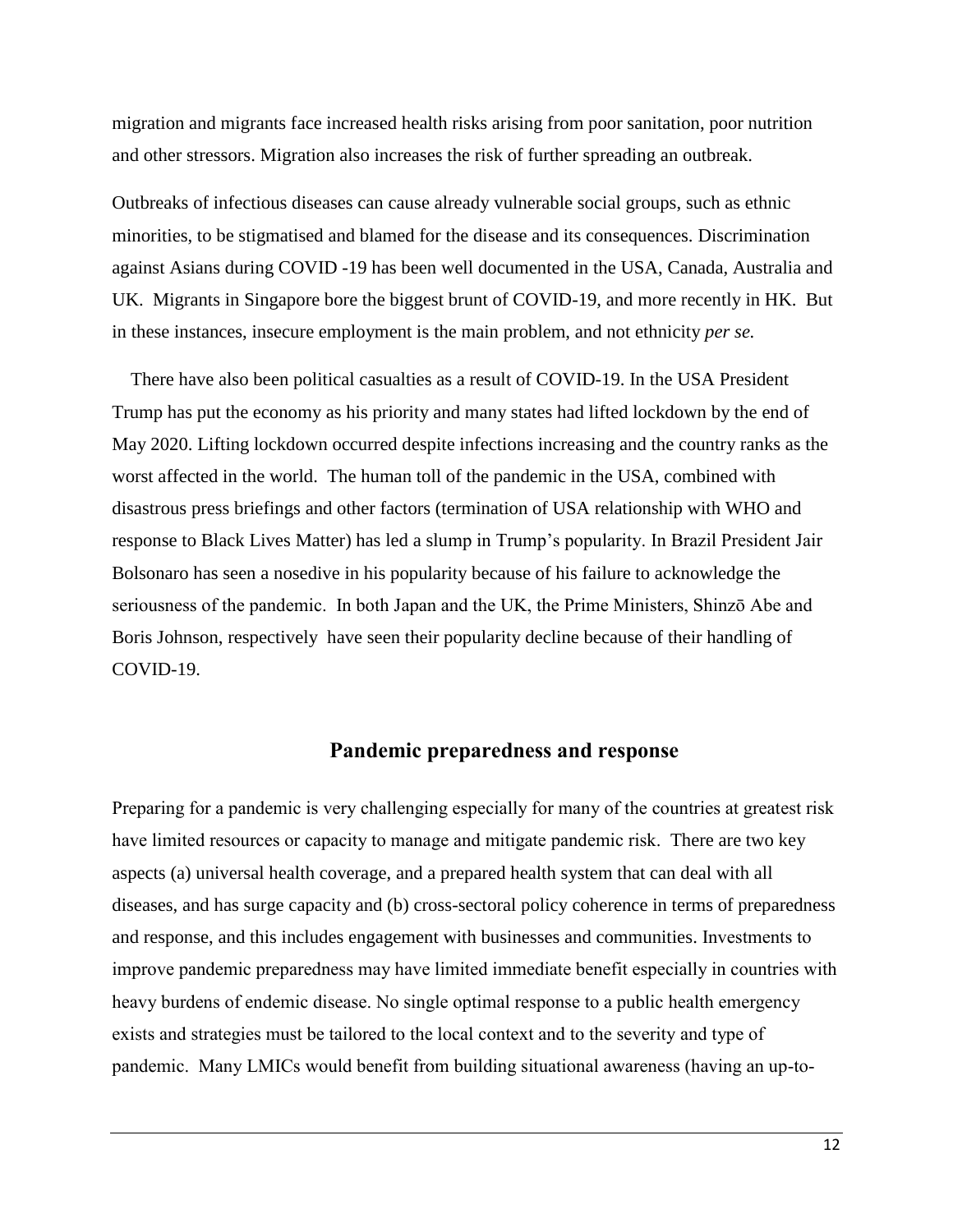date view of potential or ongoing infectious disease threats and the resources available to manage those threats) and health care coordination capacity.

To build pandemic situational awareness is complex requiring coordination across bureaucracies, across the public and private sectors and across disciplines (including epidemiology, clinical medicine, logistics and disaster response).

The COVID-19 pandemic that was declared on 11 March 2020 has affected countries on all continents. The reported case numbers are certainly underestimates given the shortages or unavailability of test kits in many countries, a virus with a basic reproductive value (R0) of 2.2, and evidence of viral shedding from asymptomatic infected people. In addition to suspending travel and efforts to reduce crowds, countries are taking unprecedented measures, including wartime strategies to enhance production of medical supplies in the US, the use of the national guard to restrict movement of people, and suspension of exports of medical products from certain countries (e.g., Saudi Arabia, India).

### **Community Mitigation**

As no specific drugs or vaccines are available currently, and health systems are overburdened everywhere then countries are relying on targeted, non-coercive, community interventions with sufficient transparency and public engagement and trust. Such measures may help delay the exponential spread of the outbreak until drugs become available.

Community mitigation measures are actions taken to slow the spread of infectious diseases. The goals for using mitigation strategies in countries that are experiencing community transmission of COVID-19 are to decrease virus transmission overall and, in particular, protect:-

(a) Individuals at increased risk for severe illness, including older adults (65+ years)

(b) People of any age with serious underlying medical conditions (e.g. chronic lung disease, immunocompromising conditions, diabetes)

(c) Vulnerable populations (e.g. refugees, internally displaced persons, prisoners) and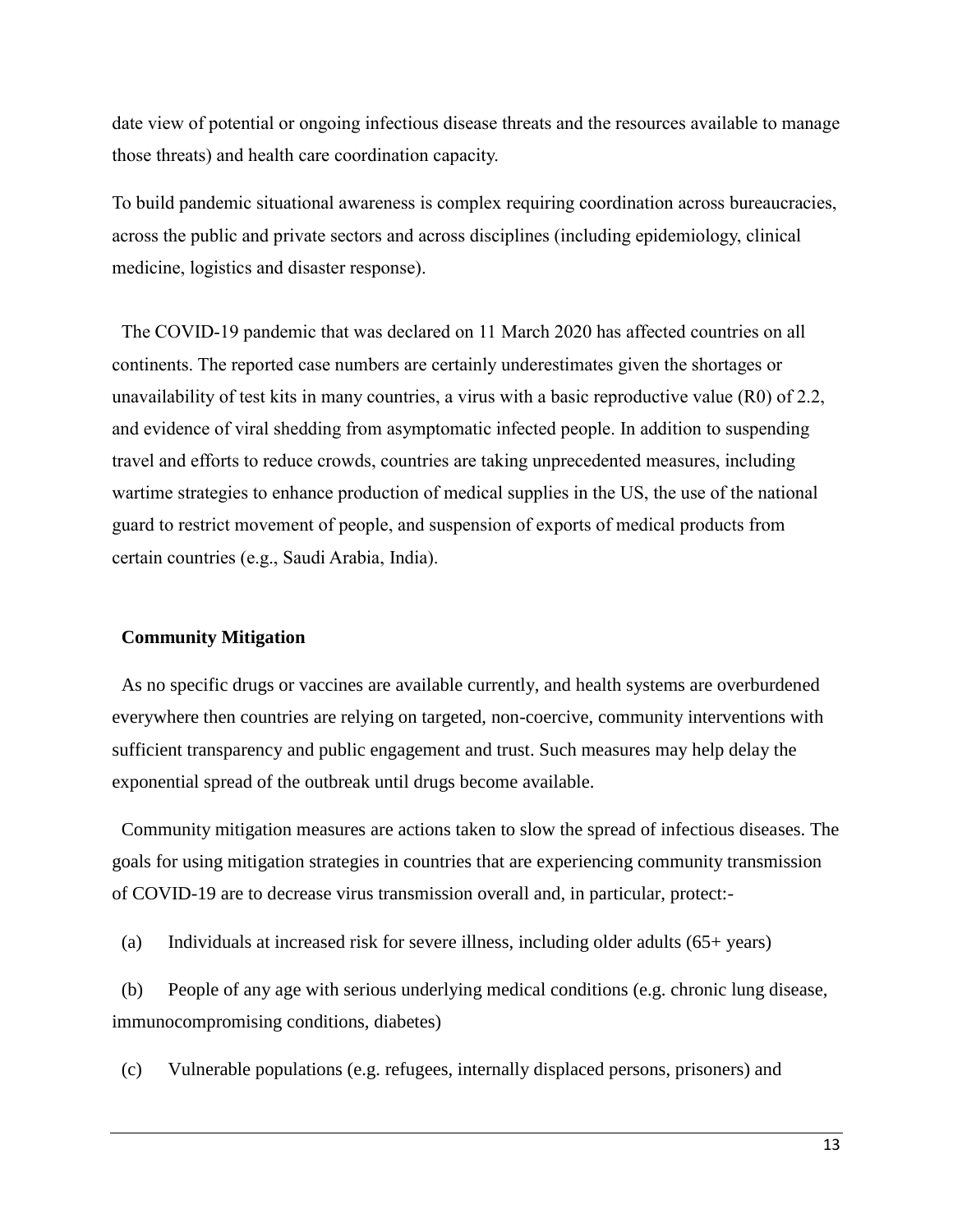(d) First responders – healthcare personnel and critical infrastructure workers

The key community mitigation strategies being used are:-

(a) Cancellation of ad hoc events and suspension of events with super spreader potential

(b) Use of social distancing measures to reduce direct and close contact between people in the community; more recently use of face masks in shops has been made obligatory in many countries

(c) Travel restrictions, including reduced flights and public transport and route restrictions without compromising essential services

(d) Voluntary home quarantine of members of household contacts and for people returning from countries with elevated COCID-19 reported cases e.g. the UK government recently introduced in July and August 2020 14-day quarantine for all people returning from a number of countries including France and Croatia

(e) In some countries changes to funeral services to minimise crowd size and exposure to body fluids of the diseased

(f) Clear communication from national and international health authorities to ensure verified information and avoid fake news, rumours, and panic

Even when the R0 is low, the crowd density during mass gatherings predisposes to high rates of transmission. On 27 February 2020 Saudi Arabia suspended the year round Umrah pilgrimage, and the transmission of COVID-19 in the country has been low. This contrasts with Iran, which did not intervene in the religious pilgrimage in Qom and has seen large regional outbreaks. Other potential mass gatherings -including the 2020 Olympic Games, Dubai Expo 2020, and Hajj pilgrimage have either been delayed or cancelled.

Social distancing measures - decreasing the frequency and duration of social contacts among people of all ages - reduces the person-to-person transmission of the virus. The closure of schools and universities, childcare facilities, religious services, entertainment venues, and other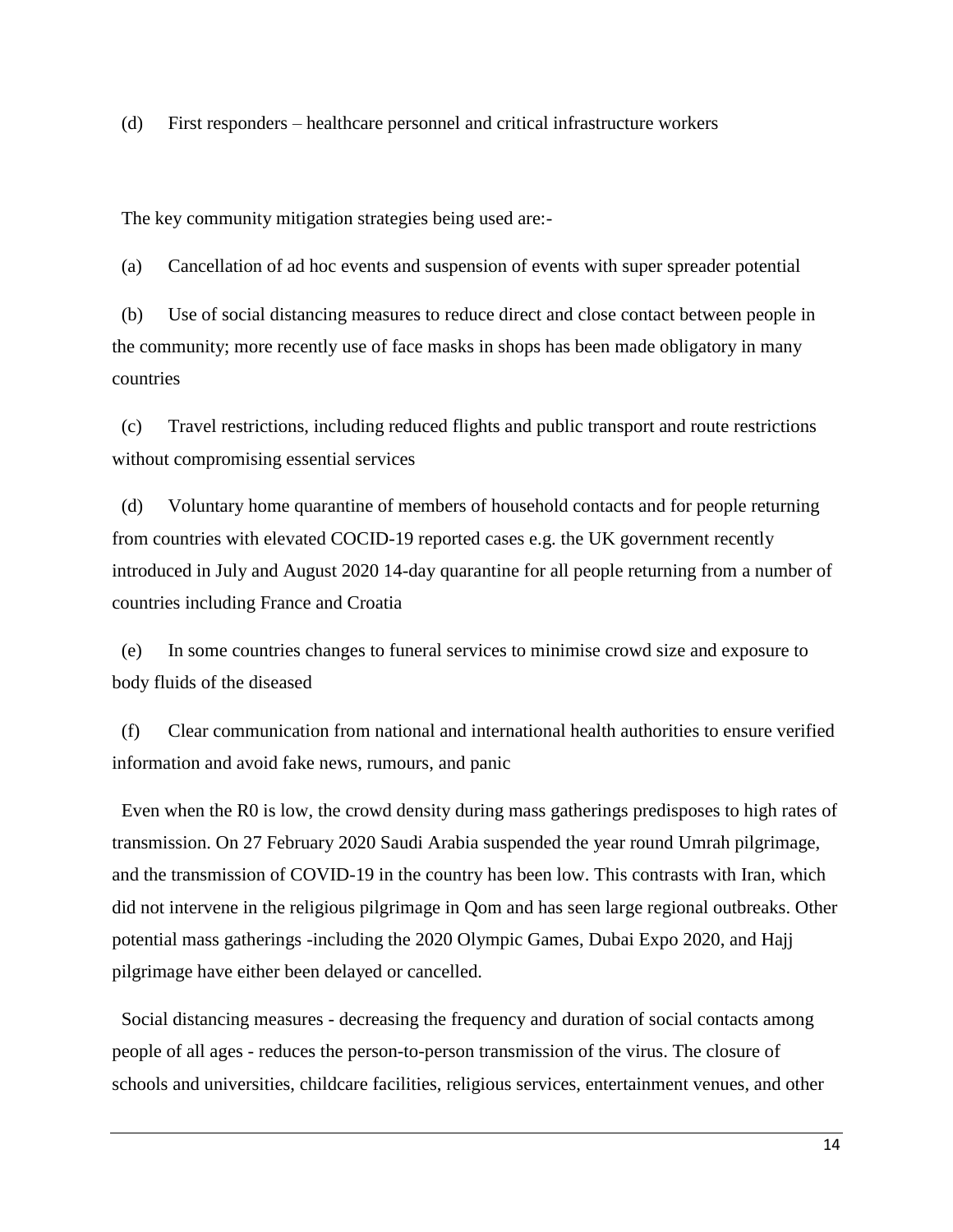places where people congregate is an important such measure. Schools and day care centres represent the most socially dense environment (3-5 m2/child) compared with offices (18 m2/person) or homes (36-44 m2/person).Although current data do not indicate that children are especially susceptible to COVID-19, adults who interact in school settings are at risk, and children with underlying conditions or those living in areas with high disease transmission rates may be carriers. School closures cannot be implemented without workplace level interventions, distance and remote learning, and school meal options for children in need. Office space is another enabling environment for respiratory disease transmission. New shift work and rotation schedules seeking to decrease social density can minimise disease propagation. Telemedicine, video conferencing, telecommuting, and expanded leave policies may help staff adhere to social distancing policies.

Travel is the single most important contributor to disease transmission. Absolute travel bans may increase fear and affect the travel of essential staff and the timely movement of supplies. Home deliveries of essential commodities are feasible in some communities. Reduced frequency of transport (e.g. flights, trains) and route restrictions have been imposed, along with community sensitisation, aiming to reduce the demand for travel. Institutional quarantining of people who have been in contact with confirmed or probable cases is unrealistic during pandemics as it overwhelms the system and may lead to more infections. Voluntary home quarantine reduces stress on the healthcare system. Although family clusters of infections may occur, the numbers of affected people are likely to be far lower than in institutional settings. There has been very substantial increase in use of telehealth, from providing counselling to checking on patients with chronic conditions, to mobile apps for self care. In many countries and some communities, funerals are conducted in the homes of those who died; this was a key determinant of the Ebola outbreak. Given the role of body fluids in viral transmission, and because of crowding during funerals in some settings, new guidelines on funerals have been put in place.

#### **Genetics of COVID-19 and vaccine development**

Currently, there are six strains of coronavirus. The original one is the L strain, that appeared in Wuhan in December 2019. Its first mutation, the S strain, appeared at the beginning of 2020, while, since mid-January 2020, 2 further strains, V and G have appeared. To date strain G is the most widespread, it mutated into strains GR and GH at the end of February 2020.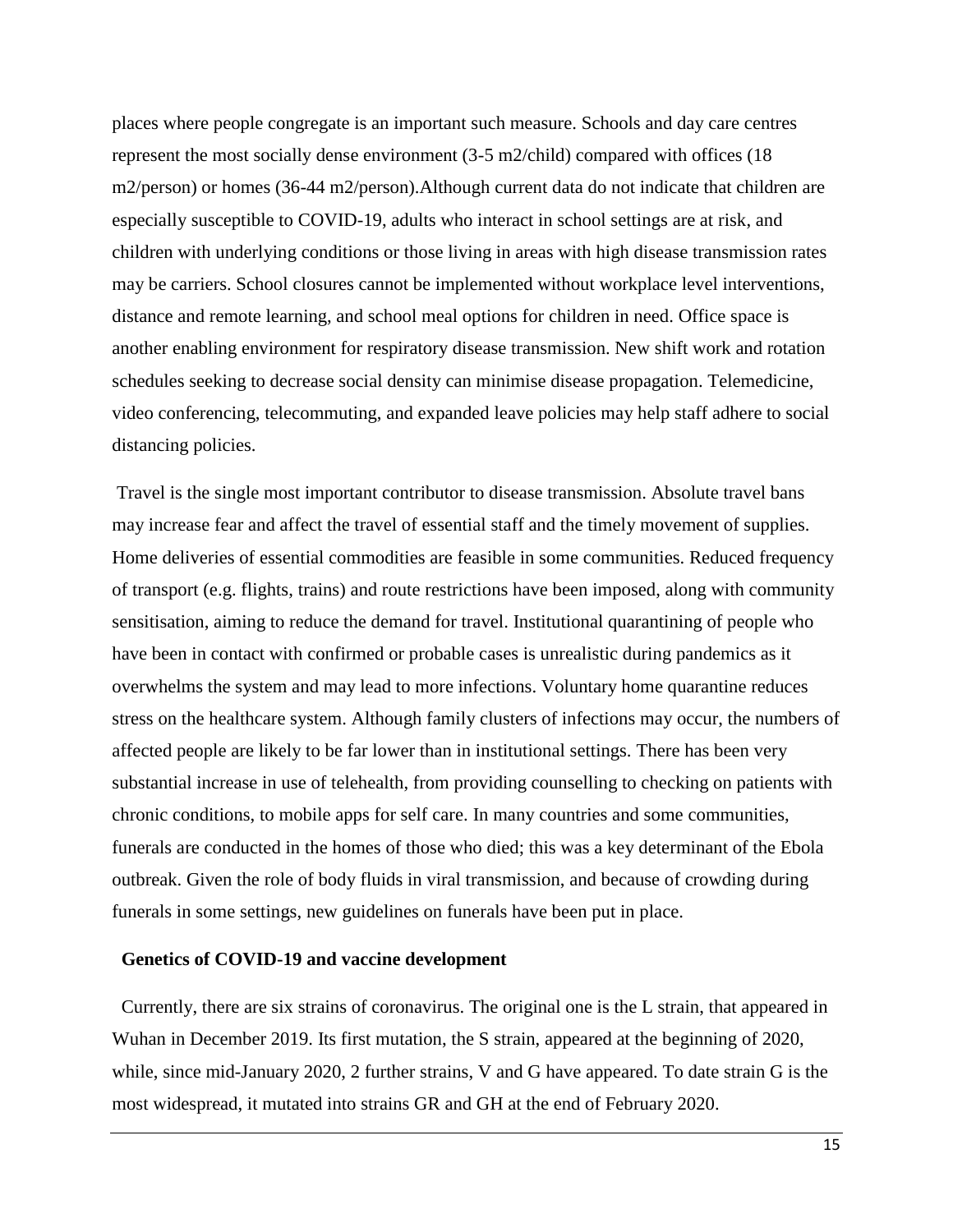Strain G and its related strains GR and GH are by far the most widespread, representing 74% of all gene sequences analysed. Strains G and GR are the most frequent across Europe and Italy. According to the available data, GH strain seems close to non-existence in Italy, while it occurs more frequently in France and Germany. This seems to confirm the effectiveness of last months' containment methods.

In North America, the most widespread strain is GH, while in South America the GR strain is more frequent. In Asia, where the Wuhan L strain initially appeared, the spread of strains G, GH and GR is increasing. These strains landed in Asia only at the beginning of March, more than a month after their spread in Europe. Globally, strains G, GH and GR are constantly increasing. Strain S can be found in some restricted areas in the US and Spain. The L and V strains are gradually disappearing.

Historically, it has taken years to show that vaccines are both safe and effective and 90% of all vaccines that start clinical trials never make it to the end, either because they're not eliciting an effective immune response or there's some safety concern and they drop out.

172 economies are now engaged in discussions to potentially participate in COVAX, a global initiative aimed at working with vaccine manufacturers to provide countries worldwide with equitable access to safe and effective vaccines, once they are licensed and approved. COVAX currently has the world's largest and most diverse COVID-19 vaccine portfolio - including nine candidate vaccines, with a further nine under evaluation and conversations underway with other mayor producers. There are concerns that the immune protection from the COVID-19 virus may not last very long as a man from Hong Kong in July 2020 was found to be re-infected four and a half months after the patient originally caught the virus.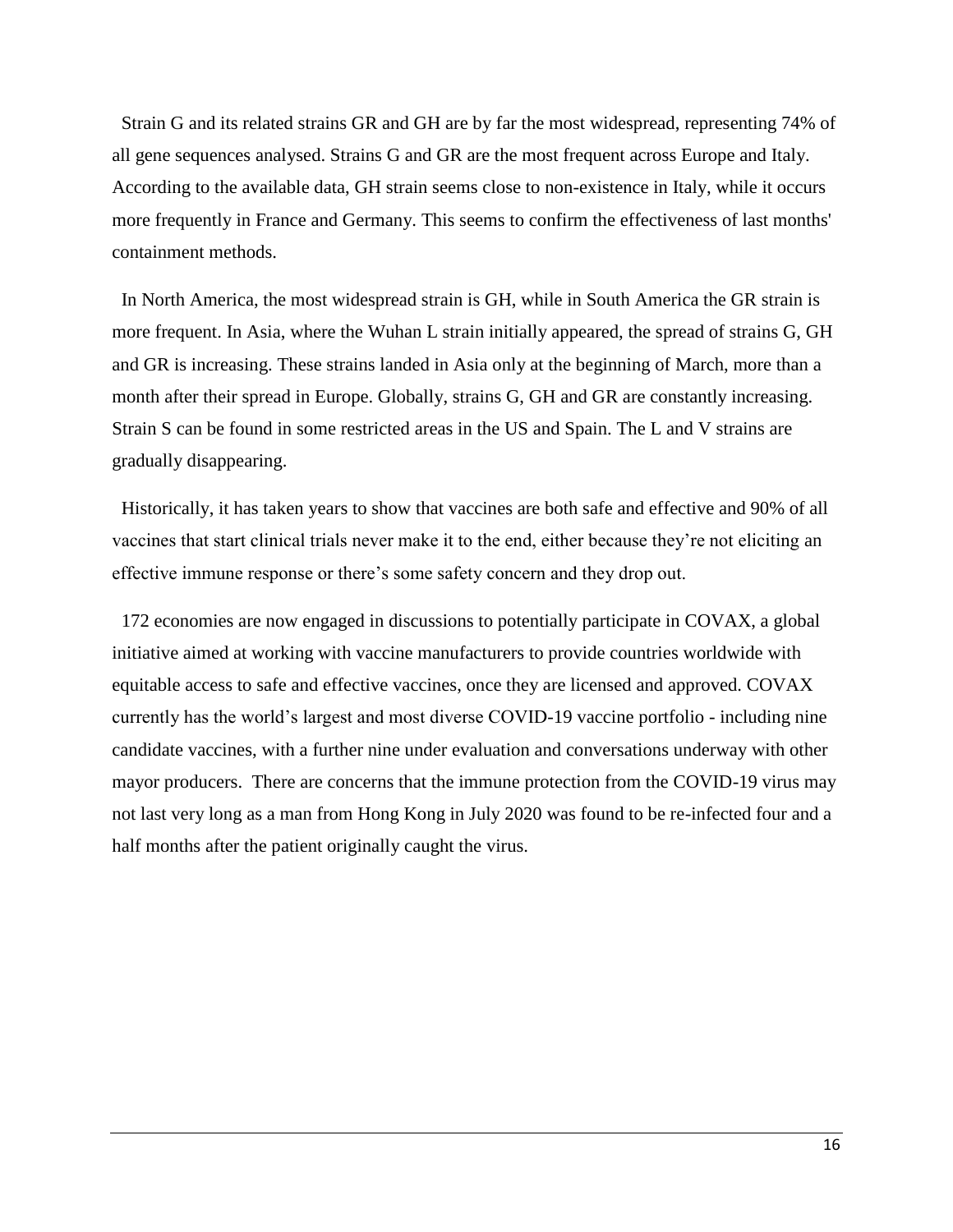# **Some lessons learnt from COVID-19 which will help in future pandemics**

(a) Move/act quickly - had China implemented widespread testing, a cordon sanitaire around Hubei and other measures a week earlier, it would have reduced China's caseload by 66% while acting three weeks earlier would have cut cases by 95%.

(b) It is known what works to contain the virus - the countries that implemented early and had extensive testing, such as South Korea and Iceland, have been able to keep their societies relatively open, without losing the virus into their populations.

(c) Implementation is less than straightforward - this outbreak has demonstrated that a country can have the best laboratories in the world, the best notification systems and software, but without the appropriate governance of when to use these powers the number of COVID-19 cases increase.

(d) Digital surveillance - civil liberties tested - digital surveillance tools that might have been closely scrutinised in normal times have been urgently rolled out over recent weeks. More than 40 countries have implemented some form of surveillance or censorship in the name of fighting the coronavirus. The potential for abuse is high - what is justified during an emergency now may become normalised once the crisis has passed.

(e) Public trust is a government's most valuable asset - there is no precedent for up to half of the world's population living under some kind of lockdown. It might just be the single largest collective act undertaken by humanity. Over the next months, governments are going to allow people to resume their working lives amid the worst economic conditions since the Great Depression. Should new waves of the virus be detected, states may again ask their citizens to return lockdown. Managing this is going to require significant public trust, that in some places are quickly eroding

(f) Leaders who deny science are a liability - many leaders have enjoyed what may be a temporary surge in popularity as frightened citizens rally around them in a crisis. Two notable exceptions have been the US president, Donald Trump, and his Brazilian counterpart, Jair Bolsonaro, whose ratings have declined sharply.

(g) Self-sufficiency matters - governments will not forget the global scramble to obtain for personal protective equipment and medical supplies during the last few months. Several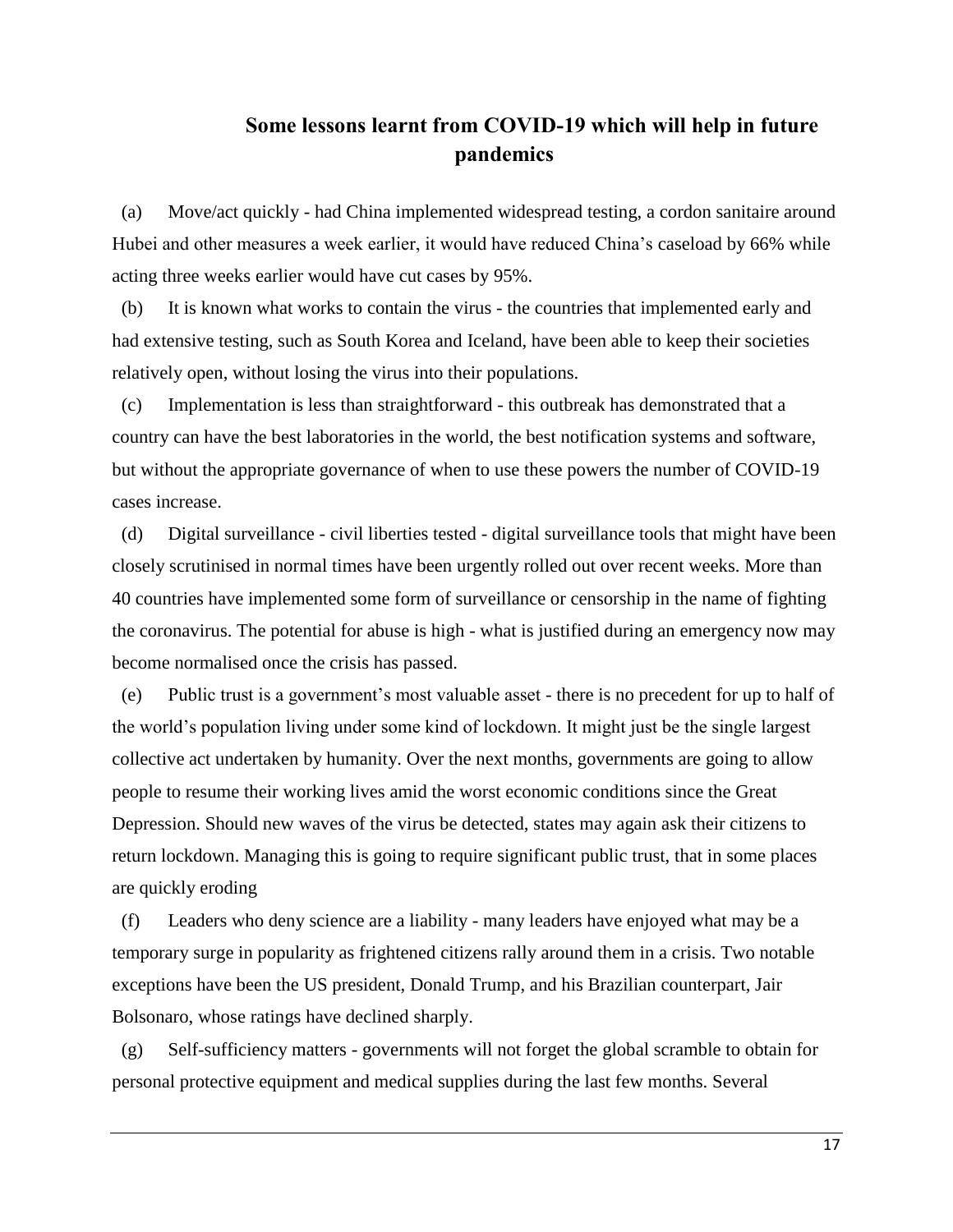countries have already restricted the exporting of some pharmaceuticals and more than a dozen countries have imposed bans on selling some food abroad.

(h) The world cannot beat the virus without cooperating - the lack of cooperation has weakened the world's response. A global stimulus package might have prevented the economic catastrophe unfolding in many countries. Coordinated shutdowns and reopenings would have slowed the spread of the virus and could speed up the recovery. The COVAX initiative is to be welcomed as it demonstrates cooperation between governments, researchers, manufacturers and multilateral partners. By pooling resources and acting in solidarity the vaccine once created will be available equitably to all countries.

(i) Austerity and inequality make for less resilient - no economy could withstand the shock of a large slice of the workforce ordered to stay at home. The problems with tying health insurance to employment in the U.S.A. have become even more obvious: the 26 million Americans who have filed for benefits over the past month did not just lose their jobs, many also lost their medical coverage.

(j) Increased burden for the poor, ethnic minorities and migrants - insecure work and barriers to healthcare disproportionately burden people from ethnic minorities, migrants and poor people: both are dying from COVID-19 at a higher rate in the USA and Britain.

(k) Good governance is also very important - countries with lower number of cases and deaths also had less of a decline in their economy.

COVID-19 interventions have focused on stopping viral transmission and controlling the spread of the pathogen. Actions by Governments have been driven mainly by epidemic modellers and infectious disease specialists. However, two categories of disease are interacting, - infection with COVID-19 and an array of non-communicable diseases (NCDs). Consequently COVID-19 can be thought of as a syndemic not a pandemic. The notion of a syndemic was first conceived by Merill Singer in the 1990s. He argued that a syndemic approach reveals biological and social interactions that are important for prognosis, treatment and health policy. Limiting the harm caused by COVID-19 will require far greater attention to NCDs and socio-economic inequality.